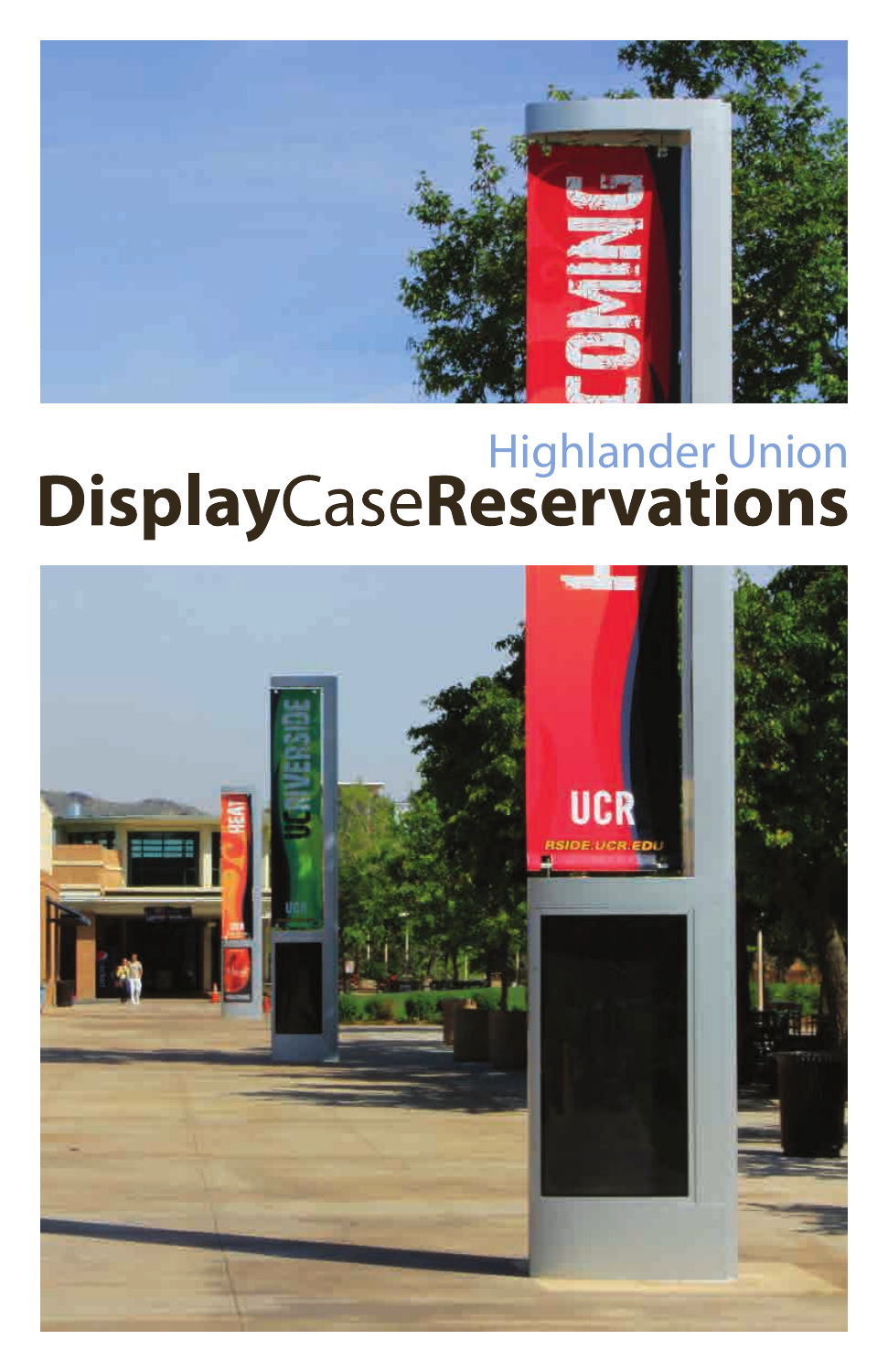# **Table**of**Contents**

| Reservable Locations3           |  |
|---------------------------------|--|
|                                 |  |
| Eligible Advertisements7        |  |
| Designing and Printing Posters8 |  |
|                                 |  |
|                                 |  |
| Contact Information11           |  |

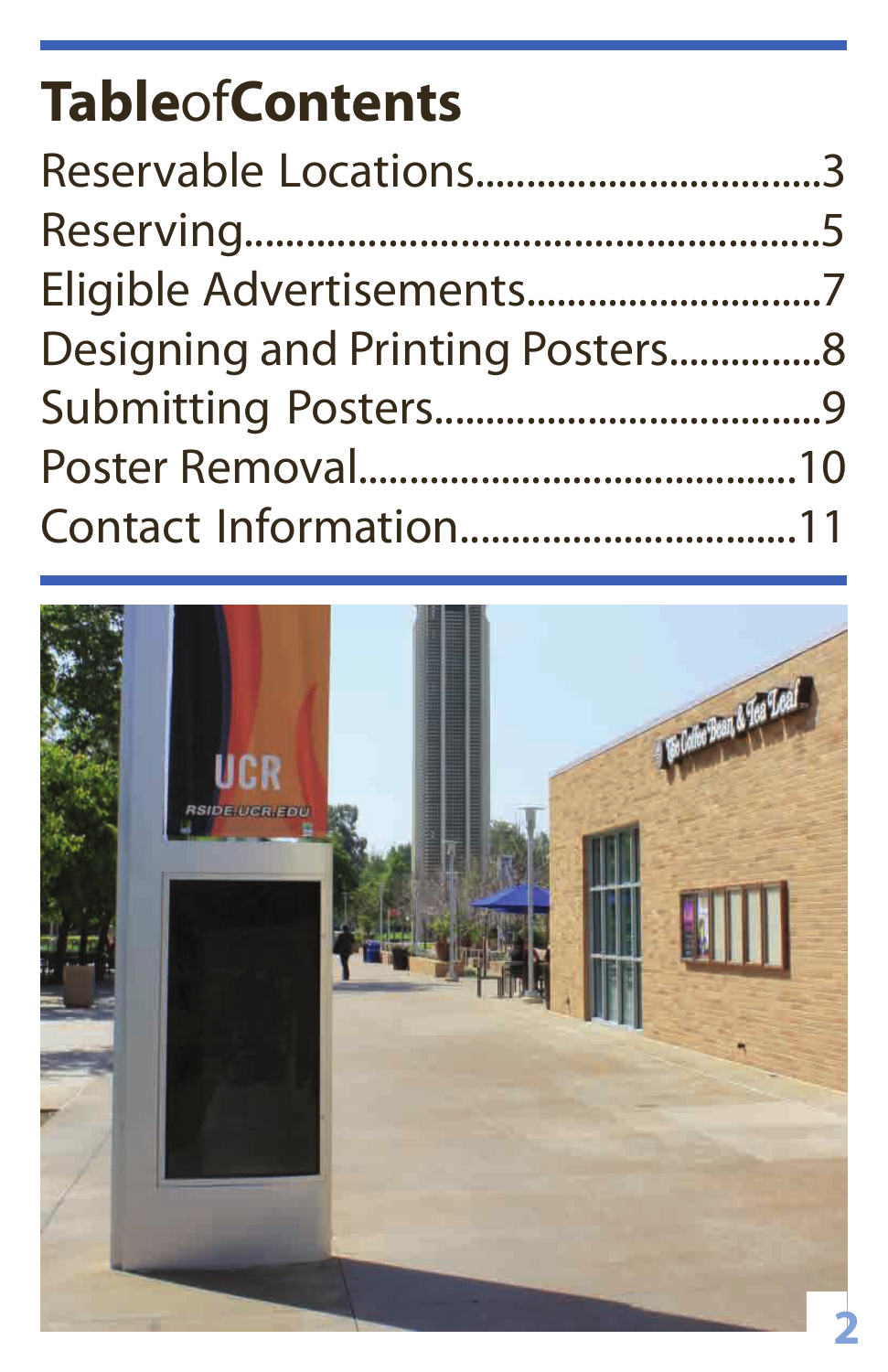#### **Reservable**Locations

The Highlander Union display cases (seen attached to buildings around the HUB) and the freestanding Illuminated Display Beacons are reservable! Reservable display cases and display beacons can be located by referencing the map on page 4.

All Display Cases and Illuminated Display Beacons use the following alphanumeric IDs for easy identification: [CH 1A = Costo Hall, Location 1, Case A] or [ID 6N = Illuminated Display Beacon, Case 6 North]

The alphanumeric IDs can be found on each reservable display case and beacon.

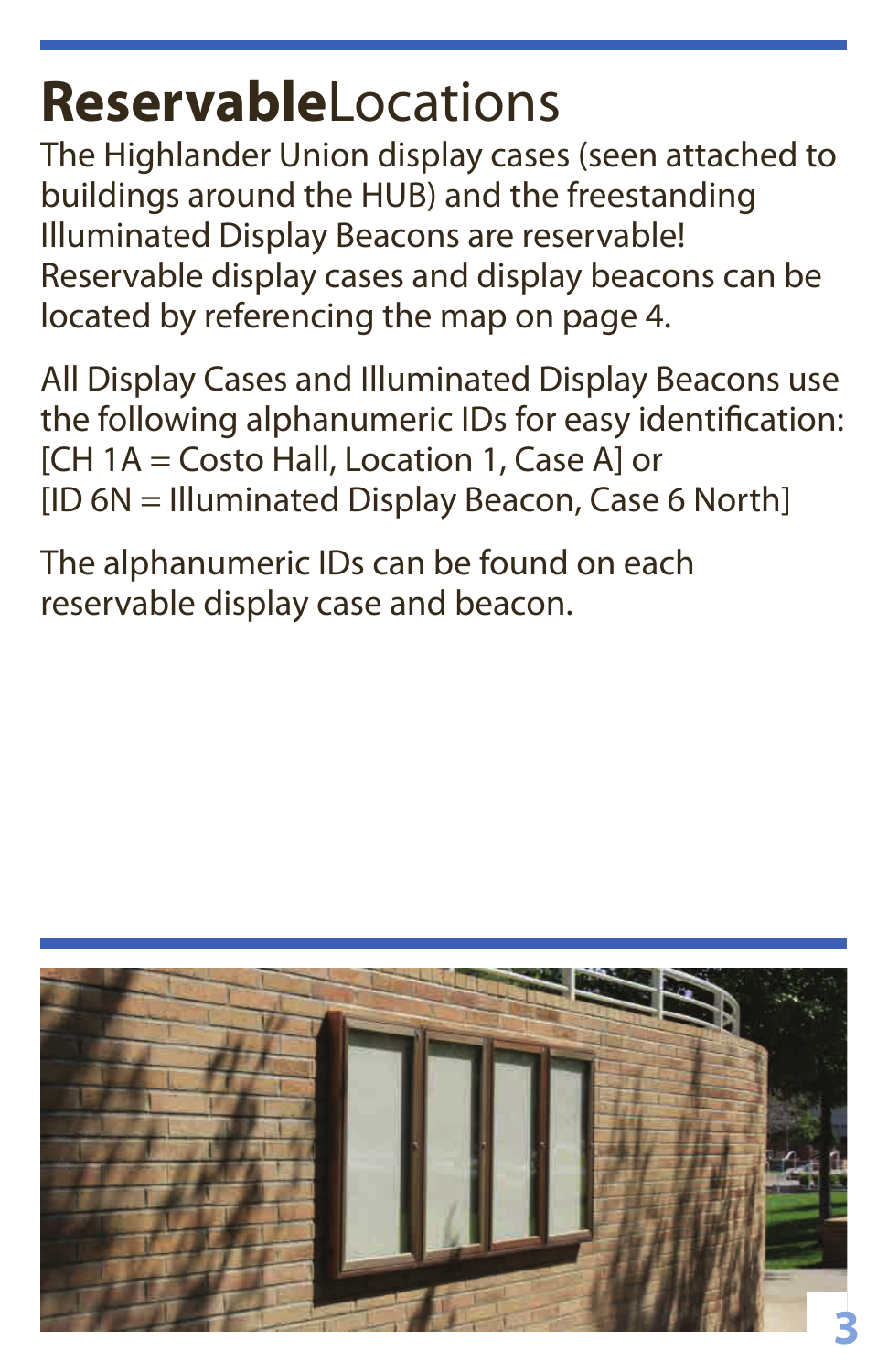## **Reservable**Locations



**Highlander Union Display Cases** 

**Illuminated Display Beacons**  $#$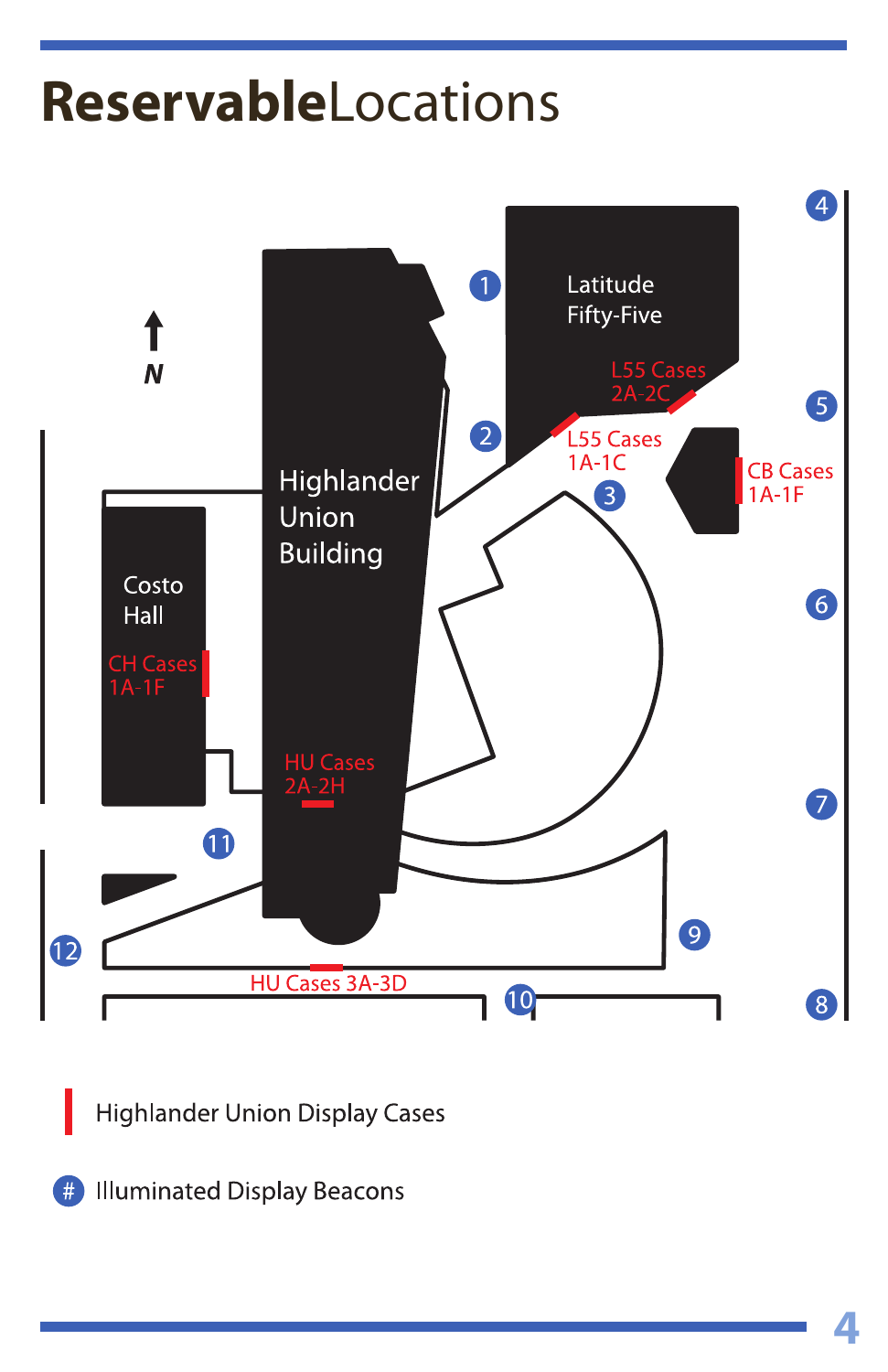# **Reserving**

All Campus departments and registered student orgs can reserve advertising space.

Reservations begin on Mondays and can last up to two weeks. Reservations can be made for one week or two concurrent weeks. Reservations made for any longer than two weeks will be declined. Posters that contain general knowledge and/or are not dated can be displayed up to five (5) weeks if space permits at the sole discretion of the Highlander Union. All posters will be removed at the end of their relevancy, regardless of reservation dates.

Reservations are available online at reserve.ucr.edu, and must be made at least one week in advance. Space is limited to the pre-allocated number of display locations.

Student orgs and campus departments are allowed a maximum of three (3) kiosk advertising locations and one full beacon (two (2) posters) at one time. Please make a separate reservation for different advertisements. You may place multiple reservations at once or reservations that overlap weeks, but note that reservations will only be approved up to the amount of spaces allotted.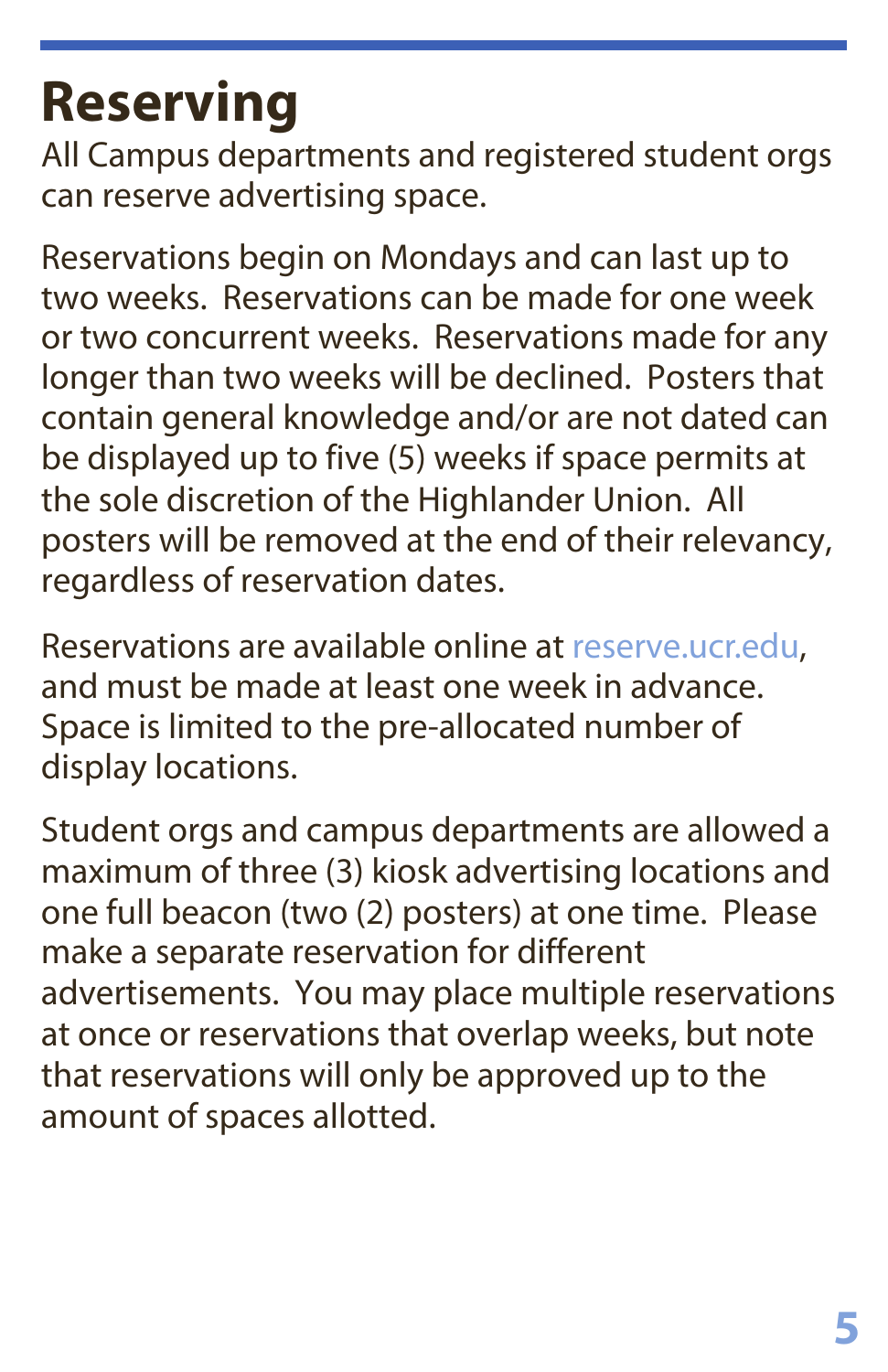# **Reserving**

All locations are reservable at reserve.ucr.edu and are available on a first-come, first-served basis.

When submitting your reservation online, you will only be able to reserve the Monday of your desired week(s) of promotion. A Monday reservation will reserve that location for the entire week.

Set the start time to 7:00am, and the end time to 10:00pm. Next, select "Highlander Union Cases and Banners" from the Locations "add/remove" pop up. Set the attendance to 1, Finally, select which display case(s) or display beacon(s) you would like to reserve. To book a second week, click the "Recurrence" button next to the Date field.

| $\equiv$ $\approx$ ems                           |                                    | Room Request                          |                                           |                       |             |              |         | <b>O</b> HOPE TA'NEILL & V               |
|--------------------------------------------------|------------------------------------|---------------------------------------|-------------------------------------------|-----------------------|-------------|--------------|---------|------------------------------------------|
| x HUB Scheduling @                               |                                    |                                       | 1 Rooms<br>2 Services                     | 3 Reservation Details |             |              |         | My Cart (0)<br><b>Create Reservation</b> |
| New Booking for Mon Sep 25, 2017                 |                                    |                                       |                                           |                       |             |              |         | Next Step                                |
| Date & Time                                      |                                    | <b>Selected Rooms</b>                 |                                           |                       |             |              |         |                                          |
| Date                                             |                                    | Your selected Rooms will appear here. |                                           |                       |             |              |         |                                          |
| m<br>Mon 09/25/2017                              | Recurrence                         | Room Search Results                   |                                           |                       |             |              |         |                                          |
| <b>Start Time</b><br>$\circ$<br>7:00 AM          | End Time<br>$_{\odot}$<br>10:00 PM | LIST<br>SCHEDULE                      |                                           |                       |             |              |         |                                          |
|                                                  | Favorite Rooms only.               |                                       |                                           |                       | Find A Room | Search       |         |                                          |
| Create booking in this time zone<br>Pacific Time | ٠                                  | Room                                  | Location                                  | Floor                 | TZ.         | Cap          | Match ~ |                                          |
| Locations                                        | Add/Remove                         | Rooms You Can Reserve                 |                                           |                       |             |              |         |                                          |
| Highlander Union Cases and Banners               |                                    | ۰<br>Coffee Bean Case 1A              | <b>Highlander Union Cases and Banners</b> | (none)                | PT          | ٠            |         |                                          |
|                                                  | Search                             | ۰<br>Coffee Bean Case 1B              | <b>Highlander Union Cases and Banners</b> | (none)                | PT          | ٠            |         |                                          |
| C Let Me Search For A Room                       |                                    | ۰<br>Coffee Bean Case 1C              | <b>Highlander Union Cases and Banners</b> | (none)                | PT          | ٠            |         |                                          |
| <b>Setup Types</b>                               | Add/Remove                         | ۰<br>Coffee Bean Case 1D              | <b>Highlander Union Cases and Banners</b> | (none)                | PT          | 4.           |         |                                          |
| (no preference)                                  |                                    | ۰<br>Coffee Bean Case 1E              | <b>Highlander Union Cases and Banners</b> | (none)                | PT          | ×            |         |                                          |
| <b>Room Types</b><br>(a  )                       | Add/Remove                         | ۰<br>Coffee Bean Case 1F              | Highlander Union Cases and Banners        | (none)                | PT          | 4            |         |                                          |
| Features                                         | Add/Remove                         | ٥<br>Costo Hall Case 1A               | Highlander Union Cases and Banners        | (none)                | PT          | ×            |         |                                          |
| (none)                                           |                                    | ۰<br>Costo Hall Case 1B               | Highlander Union Cases and Banners        | (none)                | PT          | Ŧ.           |         |                                          |
| <b>Number of People</b>                          |                                    | ٥<br>Costo Hall Case 1C               | <b>Highlander Union Cases and Banners</b> | (none)                | PT          | ٠            |         |                                          |
| л.                                               |                                    | ۰<br>Costo Hall Case 1D               | <b>Highlander Union Cases and Banners</b> | (none)                | PT          | $\mathbf{1}$ |         |                                          |
|                                                  | Search                             |                                       |                                           |                       |             |              |         |                                          |
| 쩨<br>로                                           | ඟ                                  | Ps <br>W<br>o                         |                                           |                       |             |              |         | 11:26 AM<br>982年の9月間の回転もなめ<br>9/8/2017   |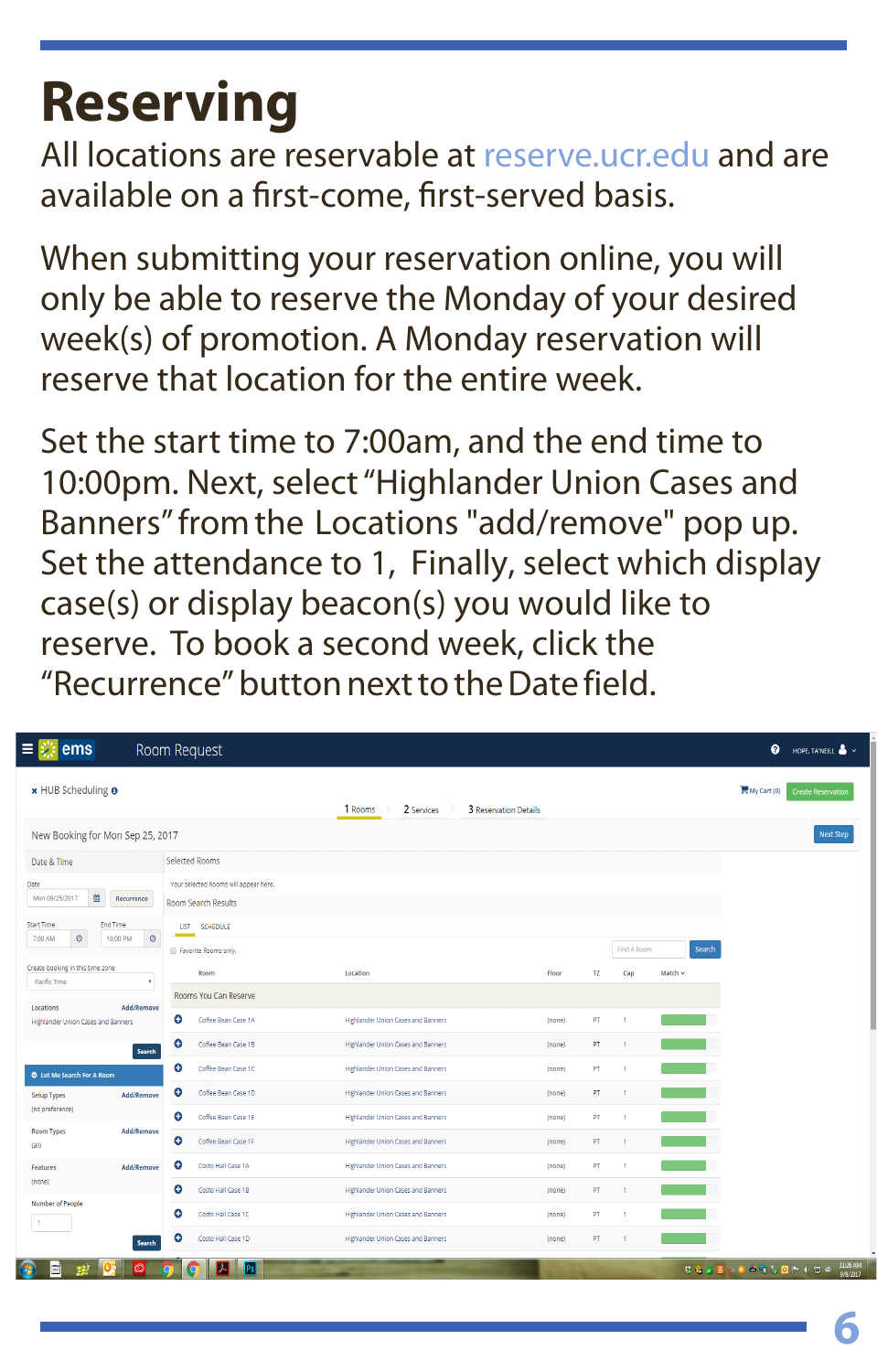# **Eligible**Advertisements

Only event specific advertisements are eligible to be posted.

All advertised events must be open to all UCR students.

All advertised events must occur on UCR's campus

All advertisements must comply with the Highlander Union Posting Policy:

http://hub.ucr.edu/SiteCollectionDocuments/hub\_posting\_final\_approved.pdf

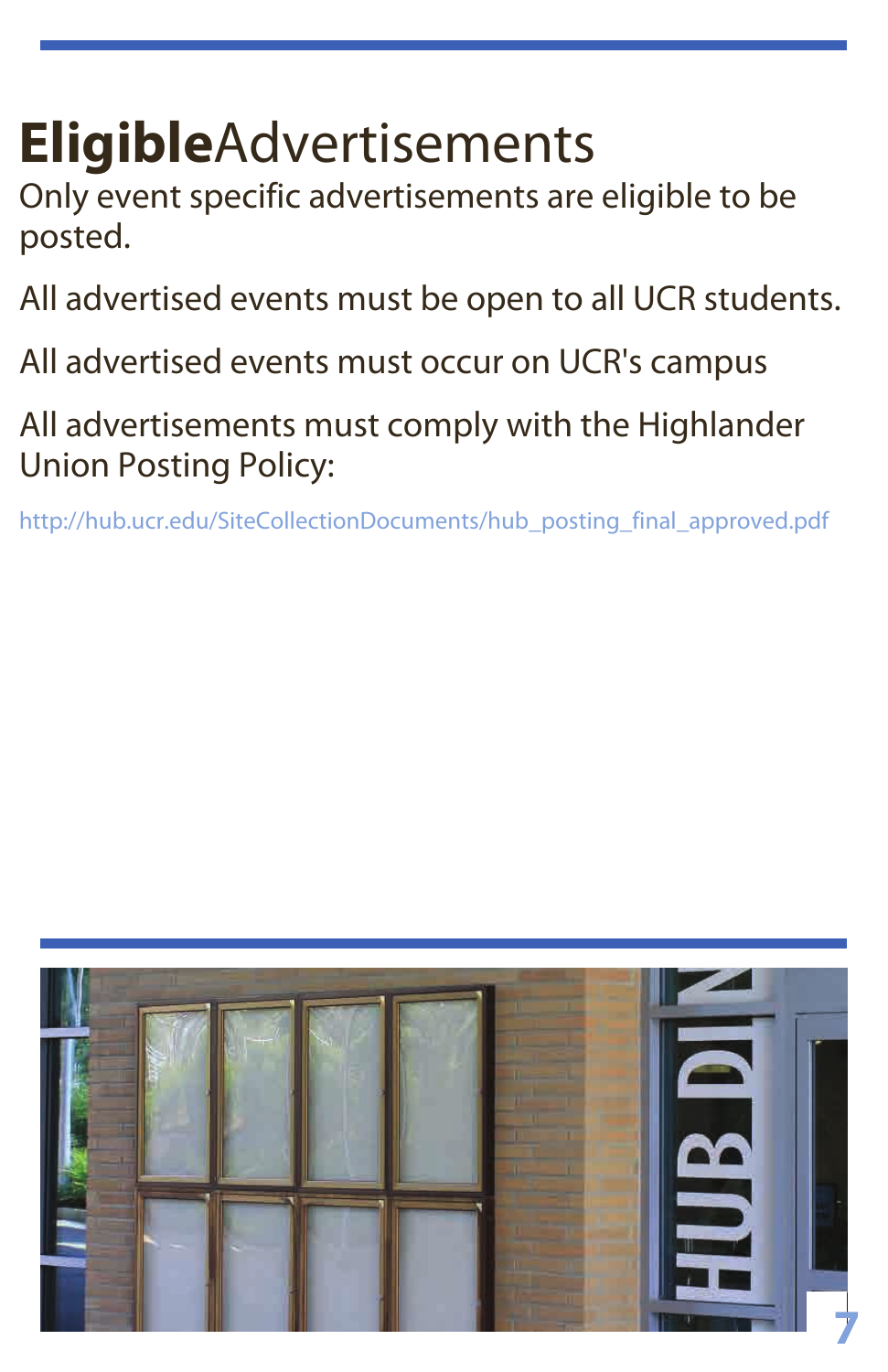# **Designing**and**Printing**Posters

#### **Highlander Union Display Case Posters**

Print at 22 inches wide by 34 inches tall, with a 2 inch, no-text margin on all sides. This will create a 18" x 30" working, or viewing, area.

#### **Illuminated Display Beacon Posters**

Print at 31.75 inches wide by 56 inches tall, with a 1 inch, no-text margin on all sides. This will create a 29.75" x 54" working, or viewing, area.

Correct sizing is extremely important. Posters that do not meet the sizing criteria will not be installed.

All posters should be printed on paper-like material. Please do not mount or laminate posters.

Once your design is completed, please allow at least 3 working days for printing. UCR's Printing and Reprographics is an excellent choice for all of your printing needs. There are also several local off-campus vendors that can provide exceptional prints.



\* Many printing vendors will print posters with an extra 1/4 to 1/2 inch white border. Please ensure that you trim the white border off of your posters before submitting.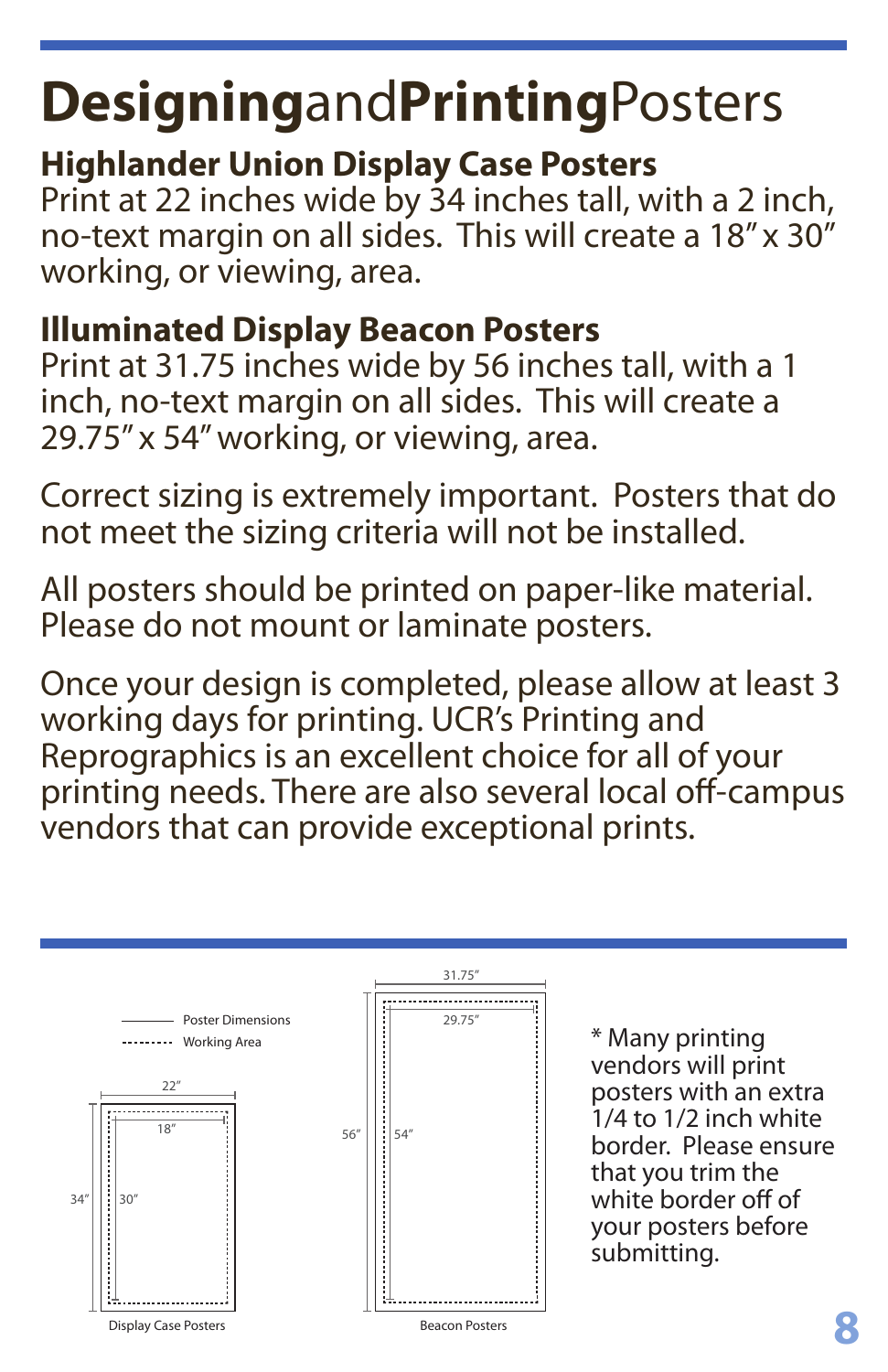# **Submitting Posters**

All posters must be pre-approved for compliance by the Highlander Union. After making your reservation, but before printing, send the proof(s) of your poster(s) to geovanny.perez@ucr.edu.

When your approved posters are printed, deliver them to Geovanny Perez in room 353 of the HUB.

All posters **must** be pre-trimmed to the proper size. Incorrectly sized posters will not be installed. Many posters require additional trimming after they are printed. Please roll and leave a note on the outside of the poster(s) designating the group name the reservation is under, and the start and end date of the reservation.

All posters must be received by 5:00PM on the Wednesday before the reservation date. Late posters will not be accepted and will cause the reservation to be canceled. In the event of a University observed holiday occurring on a Wednesday, all posters will be due on the Tuesday before the reservation date by 5:00PM.

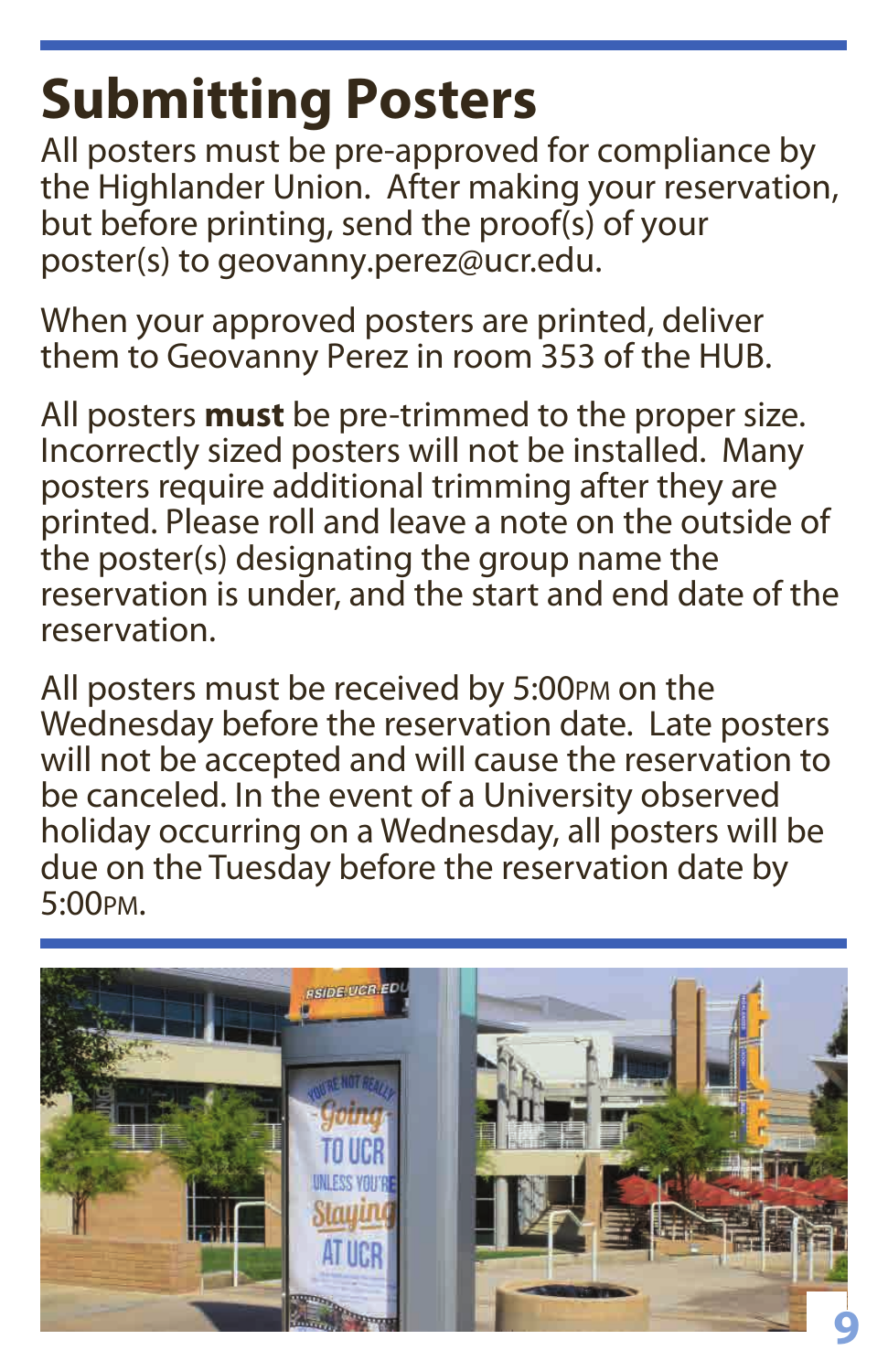## **Poster**Removal

All posters will be removed and posted on Fridays by 5:00pm. In the event of a holiday, posters will be removed and posted by 5:00pm on the last day of the work-week. All out of date posters will be removed, regardless of reservation duration.

All posters submitted for posting become the sole property of the Highlander Union.

Due to the vast number of posters being removed and installed every week, posters will not be saved or returned.